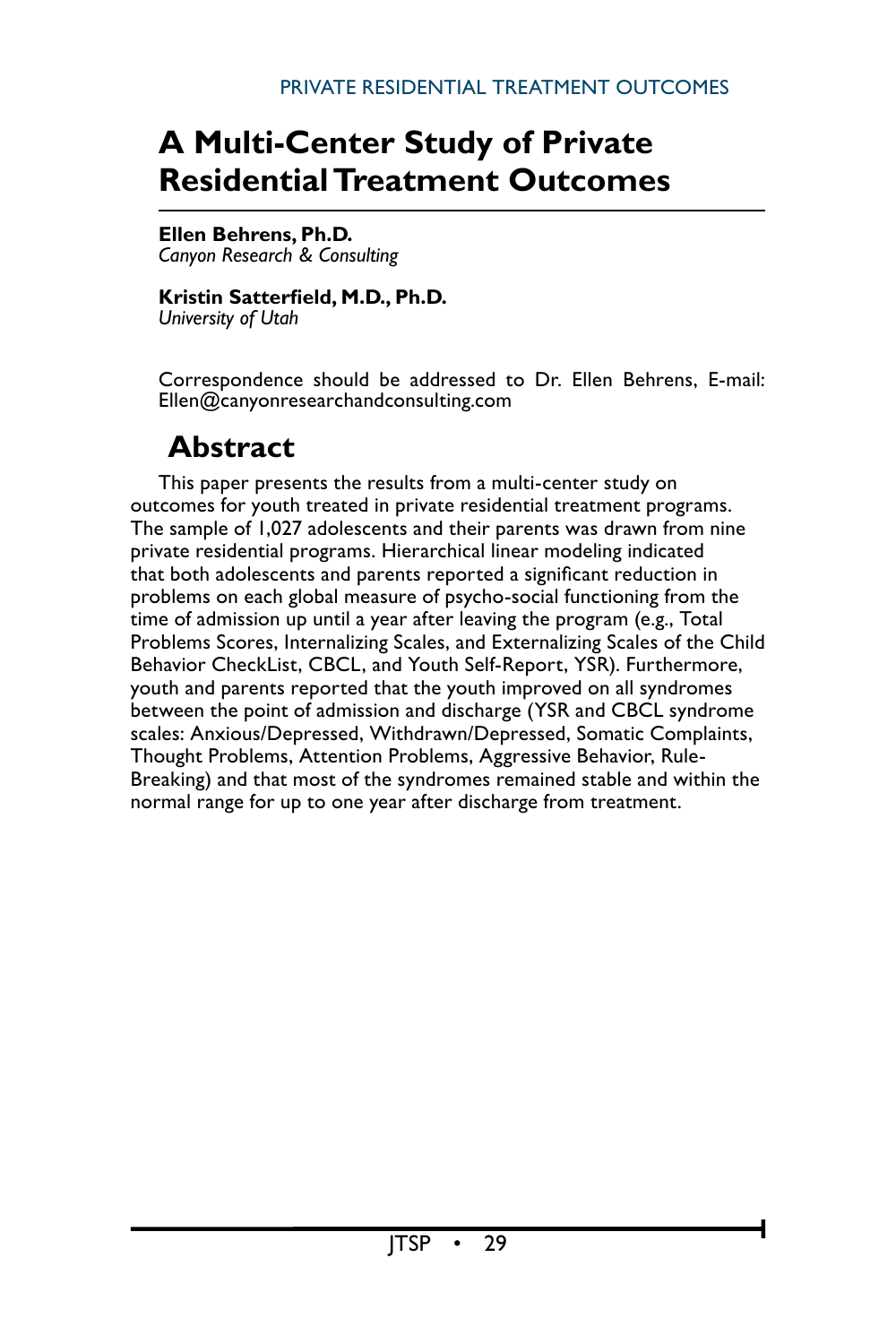# **A Multi-Center Study of Private Residential Treatment Outcomes**

Since the early 1990's hundreds of private residential programs have been established in the United States. Outcomes of youth treated in these programs are largely unknown (Friedman, Pinto, Behar, Bush, Chirolla, Epstein … & Young, 2006). Previous research has focused almost entirely on public residential treatment programs (RTPs) (Curry, 2004; Curtis, Alexander, & Longhofer, 2001; Hair, 2005; Leichtman, Leichtman, Barbet, & Nese, 2001; Lieberman, 2004; Whittaker, 2004). In fact, there is virtually no published outcome research on private RTPs. This paper attempts to build a research corpus expressly for private RTPs using a large-scale, systematic exploration of treatment outcomes.

It can be argued that private RTPs and public RTPs are fundamentally different. They developed independently and therefore have different histories, professional associations, client services, and client populations. Public RTPs originated in the 1940s, with the work of Bruno Bettleheim, Fritz Redl, and David Wineman (Cohler & Friedman, 2004). The primary professional association representing public RTPs is the American Association of Children's Residential Centers (www.aacrc-dc.org), which was founded in the 1950's. Clients in public RTPs are typically referred through public avenues (i.e., juvenile justice system, child protection agencies, or public mental health systems) (Curtis, et. al., 2001; Epstein, 2004; Hair, 2005) and funded with public money. Public RTP clients are predominantly males and disproportionately selected from ethic minority backgrounds (Asarnow, Aoki, & Elson, 1996). A literature search of the PsycInfo database produced dozens of research studies conducted at public RTPs, enough to warrant a few literature reviews published in referee journals (e.g., Curry, 1991, Epstein, 2004; Hair, 2005, Little, Kohm, & Thompson, 2005).

In contrast, private RTPs were established in the late 1980's and early 1990's (Young & Gass, 2007) with the most rapid growth occurring after 2000 (Santa & Moss, 2006). Private RTPs were founded by a different and loosely organized network of individuals including John Santa, John Reddman, Kimball Delamare, and John Mercer (Santa & Moss, 2006). The National Association of Therapeutic Schools and Programs (NATSAP), founded in 1999, is the major association representing professionals in private RTPs. Private RTPs are typically for-profit entities. Private RTP services typically feature adventure activities, challenge courses, art therapy, and equine programs (Young & Gass, 2007). Services are most often funded by parents or, in some cases, by insurance companies (Friedman et al., 2006; Young & Gass, 2007). The large number of coeducational and female-only programs suggests that female youth are well represented within private RTPs. Unlike public RTPS, private RTPS are costly for families, ranging from \$5,000 to \$12,000 a month (Young & Gass, 2007), which largely circumscribes the client base to families of a high socio-economic status. In contrast to the large body of research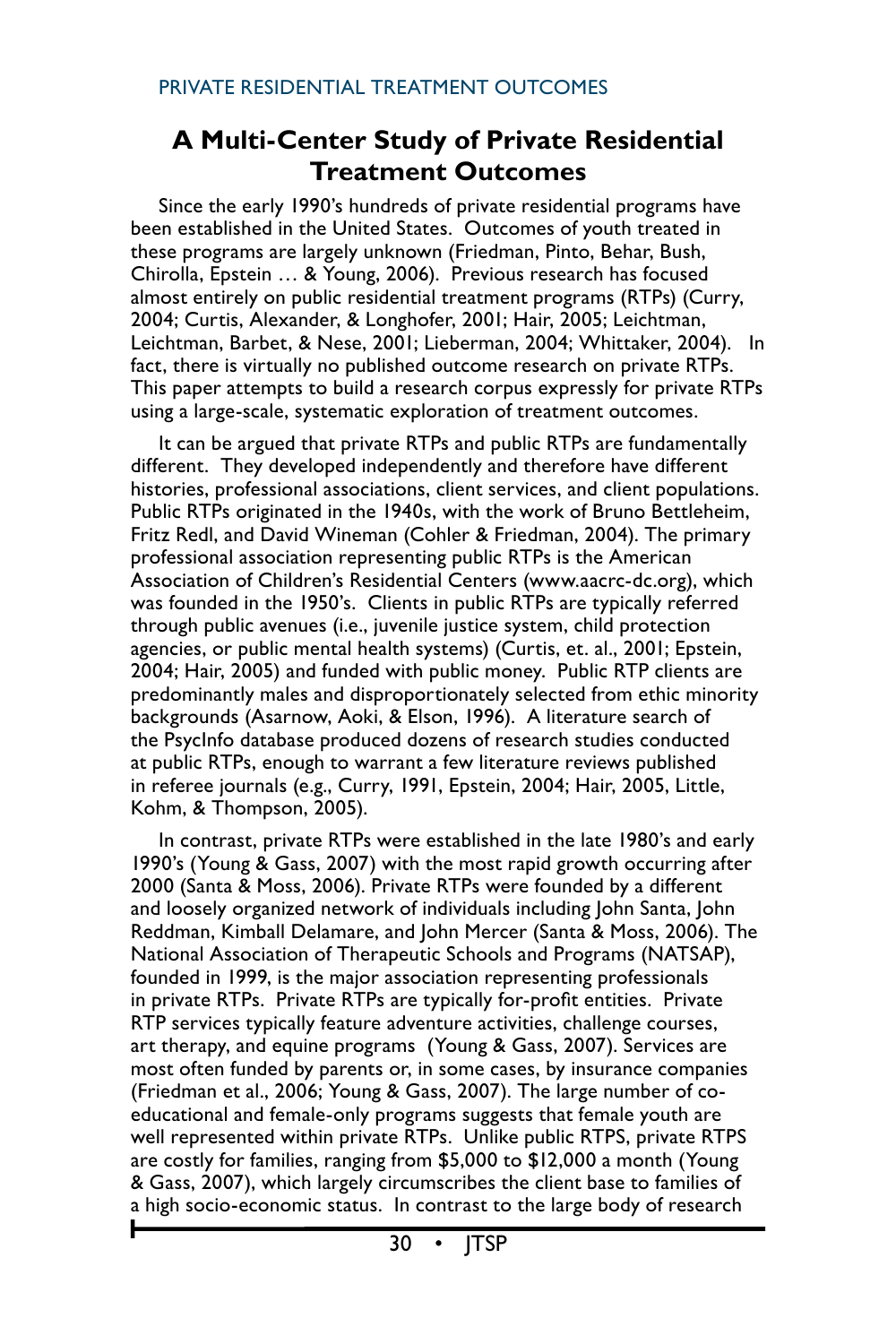on public RTPs, only one published outcome study has been conducted at a private RTP , specifically at The Menninger Residential Treatment Program, an intensive, short-term program. The primary measures for the study of 123 youth were the Child Behavior Checklist (CBCL) (Achenbach, 2001) and the Youth Self-Report (YSR) (Achenbach, 2001). The study found that parents and youth reported a significant decline in problems from admission to 3 months post-discharge with maintenance of gains up to 12 months post-discharge (Leichtman et al., 2001).

The findings of Leichtman and colleagues stand in contrast to the large body of literature on public residential treatment. Though a critical mass of studies have found that 60%-80% of adolescents improve during stays in public RTPs (Curry, 1991; Curtis et al., 2001; Epstein, 2004; Hair, 2005; Wells, 1991), many others have found that treatment gains come slowly, are spotty, and leave quickly. For instance, The National Adolescent and Child Treatment Study found that youth treated for "serious emotional disturbance" in public RTPs took three years to move from clinical to normal range of functioning (Greenbaum, Dedrick, Friedman, Kutash, Brown, Lardieri, & Pugh, 1996). In addition, based on published outcomes, reviewers have concluded that residential treatment is most appropriate for higher functioning, less vulnerable youth (Connor, Miller, Cunningham, & Melloni, 2002; Epstein, 2004; Gorske, Srebalus, Walls, 2003; Wells, 1991). Numerous other reviews of public RTPs conclude there is "no evidence" of lasting benefits for youth who received treatment: a significant portion of adolescents who function well at discharge subsequently experience a decline when transferred to a lower level-of-care (Curry, 1991; Epstein, 2004; Hair, 2005; Little, Kohm, & Thompson, 2005). The U.S. Department of Health and Human Services (1999) concluded after a review of the research conducted in public RTPs, "Given the limitations of current research, it is premature to endorse the effectiveness of residential treatment for adolescents." In part because of this pronouncement, public policy shifted from RTP placements to community-based services. Bennett Leventhal and D. Patrick Zimmerman (2004), guest editors for a special issue of the *Child and Adolescent Psychiatric Clinics of North America on* (public) residential treatment, open the issue by stating,

*…the role of residential treatment seems to have little or no place in the continuum of care for children with mental disorders. Facilities for the intensive, long-term treatment of children and adolescents with serious and persistent psychiatric illness seem to have disappeared or quietly slipped in the shadows of available services. The public sector has seen dramatic downsizing or closures of most long- and short-term inpatient psychiatric treatment centers for children and adolescents. (p.7)*

The poor outcomes reported for public RTPs are based on a research corpus that has been sharply criticized for methodological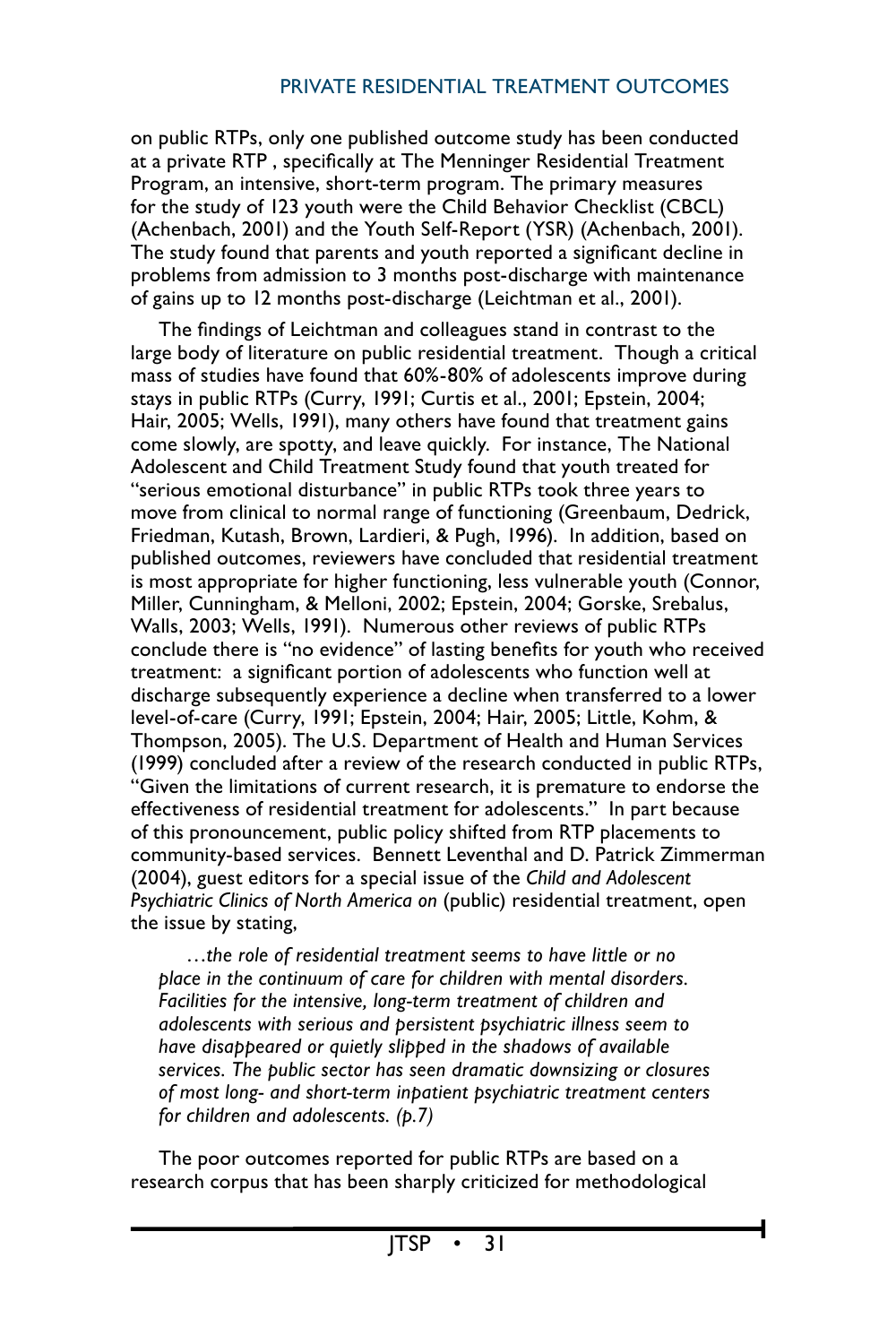flaws. Reviewers have criticized this body of work for its poor samples, retrospective designs, unstandardized measures, and unsophisticated statistical analyses (Curry, 1991; Curtis et al., 2001; Epstein, 2004, Hair, 2005). The majority of studies used only one informant, even though multiple informants have been shown to be necessary (Rend, 2005), and many studies use self-styled measures that lacked normative data and psychometric rigor (Hair, 2005). Sample sizes for studies of public RTPs also tend to be very small. Additionally, relatively few studies used advanced statistics to control for error or explore the impact of moderator and predictor variables.

# **Method**

The present study was designed to systematically explore youth outcomes in private RTPs and to simultaneously address some of the flaws noted in the public RTP research corpus. The study used a multicenter design, with repeated standardized measures, prospective data, a large sample, and two informant groups. The Western Institutional Review Board (www.wirb.org) approved consent/assent forms and issued Certificates of Approval for the study. The research questions were:

- 1) What are the characteristics of adolescents treated in the private RTPs?
- 2) How do adolescents function during and after treatment in private RTPs?
	- 2a) How does adolescent functioning vary across the selected treatment outcomes (e.g., total problems, internalizing problems, externalizing problems, aggressive behavior, anxious/depressed symptoms, withdrawn/depressed symptoms, somatic complaints, social problems, thought problems, attention problems, aggressive behavior, and rule-breaking behavior)?
	- 2b) Do youth outcomes vary according to age, gender, or number of presenting problems?

# *Participants*

The sample consisted of 1,027 adolescents who, along with their parents or guardians (hereafter referred to as "parents"), agreed to participate in the study and who completed measures at admission, discharge, and 6- and 12-months after discharge from the program (regardless of discharge status). Students were admitted to one of nine programs located in the Eastern and Western United States, between August 2003 and August 2005. Demographic information (i.e., ethnicity, parental income, gender, age) provided by the residential programs indicated the sample was representative of students enrolled in the programs during the same time period.

# *Description of the residential programs*

The nine participating programs were private, out-of-home, licensed (when applicable), therapeutic placements for adolescents and were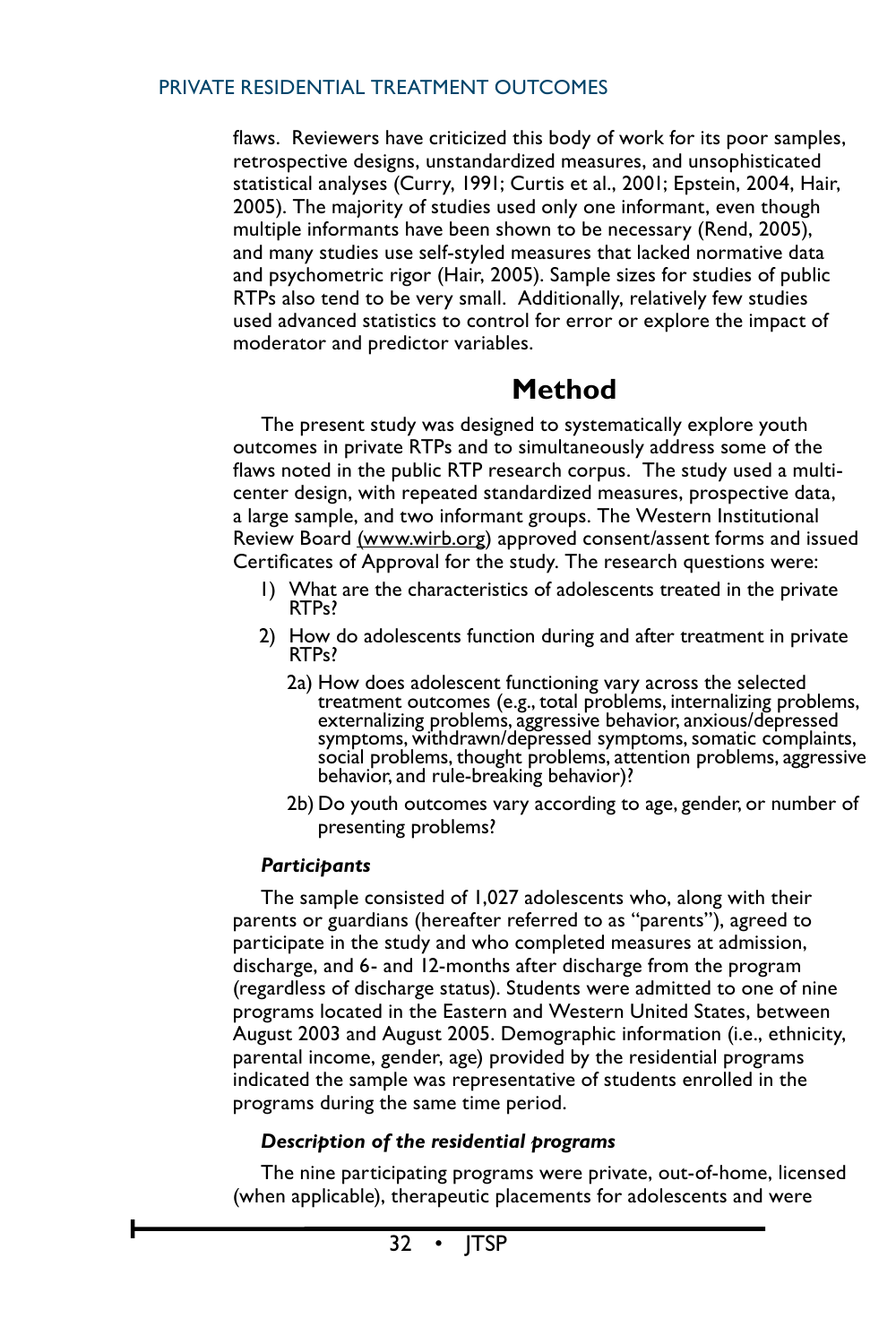member programs of the National Association of Therapeutic Schools and Programs (NATSAP). The RTPs were Academy at Swift River, Aspen Ranch, Copper Canyon Academy, Mount Bachelor Academy, Stone Mountain School, Pine Ridge Academy, SunHawk Academy, Turnabout Ranch, and Youth Care (www.aspeneducation.com). The contribution of each of the residential programs to the sample was relatively equal, ranging from 9% to 16%. This sample consisted of a mean of 55% of adolescents admitted to the residential programs during the identified time period. Though the participating programs were owned by one parent company, Aspen Education Group, curriculum and programming were developed "on-site." This individual development resulted in significant diversity of curriculum and programming. The participating programs varied in terms of size (ranging from 15-bed programs to 120-bed programs), location (Massachusetts, Utah, Arizona, Oregon, North Carolina), treatment philosophy (therapeutic boarding school or residential treatment, the latter of which is more clinically focused and designed for more severely impaired adolescents), and services (e.g., equine assisted therapy, neurofeedback, adventure therapy, partial community placements). The diversity of the participating programs is reflective of the broader private residential treatment industry.

# *Design and measures*

Since no control or comparison group was available, a single-group, pretest-posttest design was used. The primary measures were the Child Behavior Check List (CBCL) and the Youth Self Report (YSR) (Achenbach, 2001). The CBCL and YSR are two related and widely used measures of adaptive and maladaptive psychological and social functioning. The CBCL and YSR syndrome scores, Internalizing and Externalizing Scores, and Total Problem Score have excellent reliability (alpha values range from .78 to .97 for the CBCL scales and from .71 to .95 for the YSR scales) and validity (e.g., Achenbach, 2001; Bérubé & Achenbach, 2006). The CBCL is a parent-report measure of adolescent functioning that consists of 113 items. The YSR is a youth self-report measure that consists of 112 items. The measures have the same item format and scales, which makes them highly compatible. Items are rated on a threepoint scale and are primarily objective or behaviorally anchored (e.g., "cries a lot", "gets teased", "fidgets", "truant"). The CBCL and YSR yield 11 scales:

**Eight (8) Syndrome scales:** Anxious/Depressed, Withdrawn/ Depressed, Somatic Complaints, Thought Problems, Attention Problems, Rule-Breaking Behavior, Aggressive Behavior,

**Three (3) Aggregate or broad-band, scales:** Internalizing (problems that are mainly within the self), Externalizing (problems that mainly involve conflict with other people and their expectations for the child), and Total Problems (the sum and severity of all the problems reported on the measure).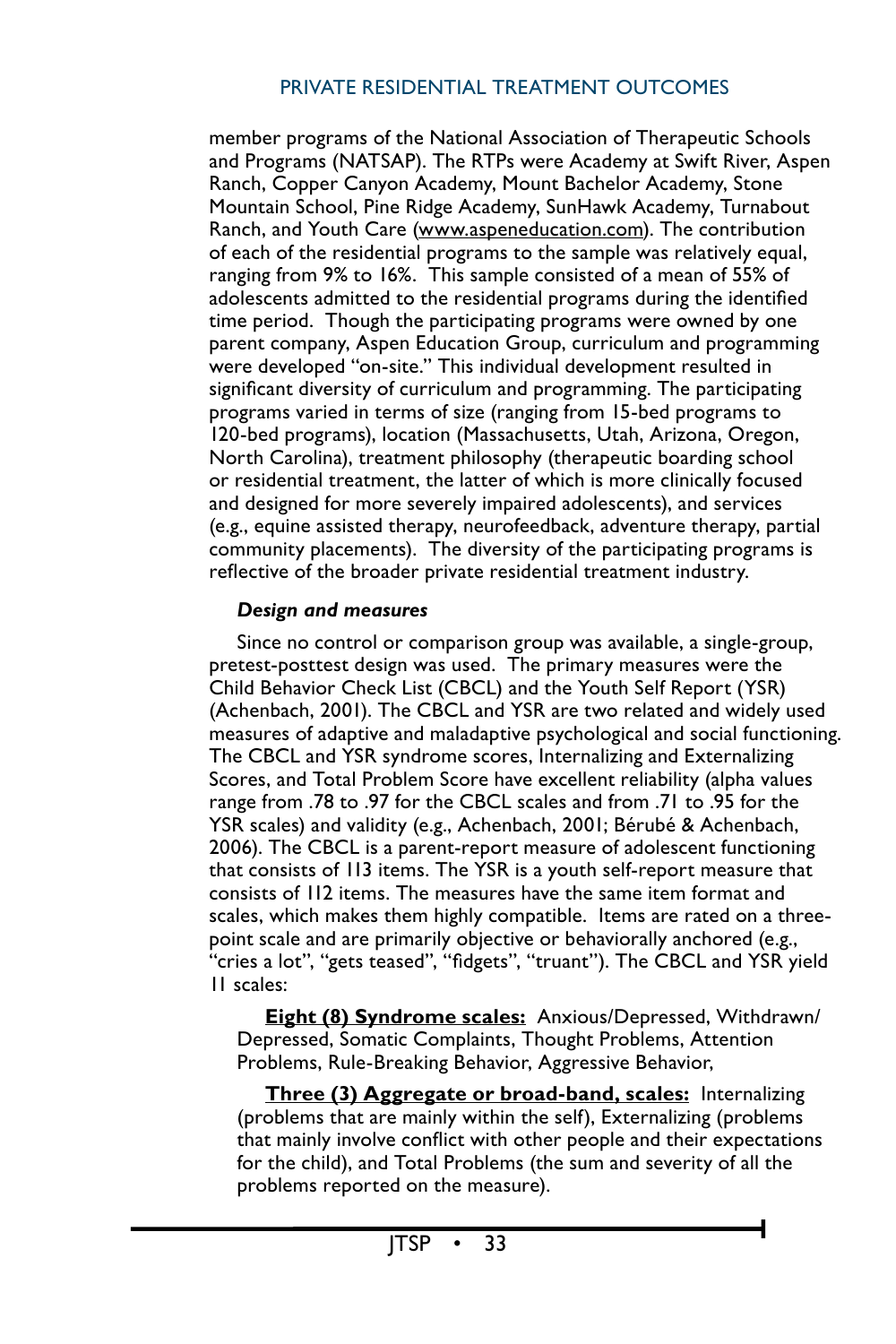High scores on a scale indicate clinical deviations from the norm and the presence of numerous and severe problems. Each raw-scale score can be converted into a T-score, percentile rank, and range (Normal, Borderline Clinical, and Clinical). This study used raw scores for statistical analysis, as recommended in the CBCL and YSR manual, because T scores are truncated (Achenbach, 2001). The corresponding range for each syndrome's mean raw score was reported for informational purposes, to provide a benchmark relative to the normative data.

Background questionnaires were completed by both parents and adolescents at admission and discharge, and then again at the six and 12 month marks after discharge. The questionnaires evaluated psychosocial history (e.g., psychotropic medication use, legal problems, grade point average, matriculation in school, presenting problems and program evaluation) and satisfaction with the RTP. Residential program staff completed a brief form for each participating adolescent that indicated discharge status and problems that had been the focus of treatment.

# **Results**

#### *Characteristics of the sample*

The mean age for all participants was  $16$  (SD = 1.2) with 55% being male. Most participants were Caucasian (87%), with small percentages of other ethnic groups. The median annual family income was >\$100,000. Almost all (97%) of the adolescents were placed in treatment by their parents. The overwhelming majority of youth had previous treatment at other levels of care (94%). Specifically, 80% had received outpatient treatment in the prior year, 70% had recently been prescribed psychotropic medications, and 31% had at least one psychiatric hospitalization. Only 22% of the youth had a legal record. The mean grade point average for participants was 2.0 on a 4.0 scale (D).

At the admission mark, "Total Problems" raw scores were 74 on the CBCL and 63 on the YSR, placing youth problems at the 97th percentile according to parents and the 91st percentile according to youth. This finding is salient: when treatment began, the adults and adolescents indicated that the adolescents were functioning worse than more than 90% of the adolescent population.

While in the residential program, the majority of adolescents were treated for multiple problems (82%). The most common treatment foci within the sample were disruptive behavior disorders (50%), substance use disorders (40%), and mood disorders (34%). The average length of stay was 10.5 months for those discharged with maximum benefit and seven months for those who were discharged with partial benefit or against program advice. The majority of the sample discharged with staff approval: 54% of students were discharged with maximum benefit,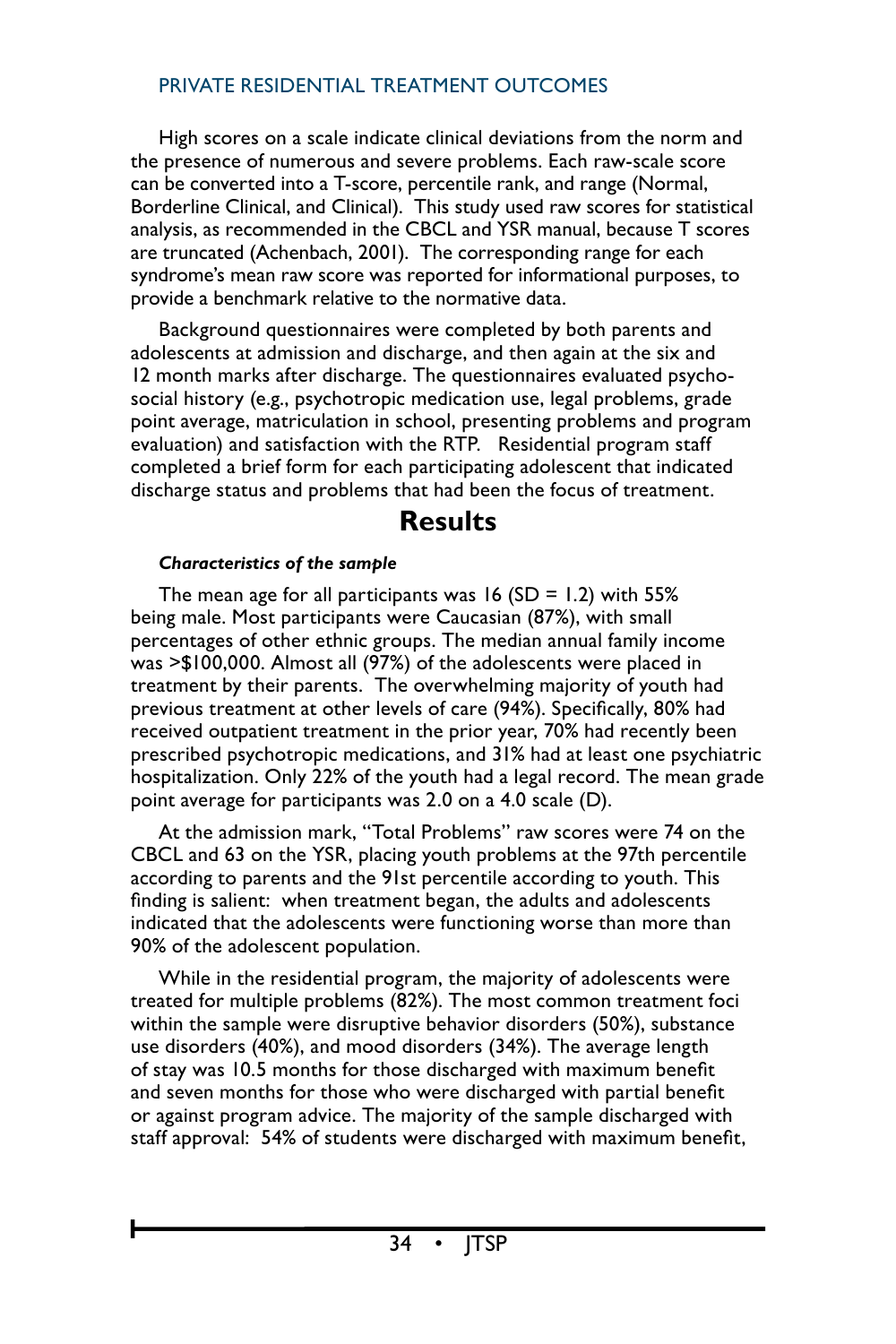19.8% discharged early but with approval, 17.3% discharged against program advice, and 8.2% were transferred to a different program. At the discharge mark, mean parental and youth satisfaction with treatment was 4.4 and 4.3, respectively, on a scale ranging from one (poor) to five (excellent).

#### *Change in functioning during and after treatment*

Table 1 contains the mean raw scores and ranges of functioning on the CBCL and YSR scales. Both adolescents and parents reported a dramatic decline in youth problems from admission to discharge, on all scales of the YSR and CBCL. Furthermore, scores changed from either the clinical or borderline clinical range at the admission mark to the normal range at the discharge mark and for up to one year after that, on all of the aggregate scales of the CBCL and YSR. For example, as shown in Figure 1, parent report of total problems decreased from the 97<sup>th</sup> percentile (Raw Score 73.82, Clinical Range) at admission to the 72<sup>nd</sup> percentile (Raw Score 31.14, Normal Range) one year after treatment. The complementary data from adolescents was similar: youth-reported total problems decreased from the 91st percentile (Raw Score 63.5, Clinical Range) at admission to the 60th percentile (Raw Score 38.5, Normal Range) one year after treatment.

#### **Table 1**

|                         |             | Admission | Discharge | 6-Months<br>Post | $12-$<br>Months<br>Post |
|-------------------------|-------------|-----------|-----------|------------------|-------------------------|
| <b>Aggregate Scales</b> |             |           |           |                  |                         |
| Internalizing           | <b>CBCL</b> | 19.09, CL | 7.96, N   | 7.88, N          | 7.99, N                 |
|                         | <b>YSR</b>  | 18.15, B  | 10.41, N  | 10.37, N         | 10.49, N                |
| Externalizing           | <b>CBCL</b> | 28.19, CL | 8.34, N   | 11.13, N         | 11.12, N                |
|                         | <b>YSR</b>  | 24.52, CL | 12.52, N  | 14.23, N         | 15.06, N                |
| <b>Total Problems</b>   | <b>CBCL</b> | 73.82, CL | 27.81, N  | 30.94, N         | 31.14, N                |
|                         | <b>YSR</b>  | 63.50, CL | 36.37, N  | 38.49, N         | 38.35, N                |
| <b>Syndrome Scales</b>  |             |           |           |                  |                         |
| Anxious/Depressed       | <b>CBCL</b> | 8.49, N   | 4.00. N   | 3.52, N          | 3.42, N                 |
|                         | <b>YSR</b>  | 7.97, N   | 4.84, N   | 4.61, N          | 4.87, N                 |
| Withdrawn/Depressed     | <b>CBCL</b> | 6.95, N   | 2.63, N   | 2.91, N          | 2.91, N                 |
|                         | <b>YSR</b>  | 5.36, N   | 2.87, N   | 3.15, N          | 2.87, N                 |
| Somatic Complaints      | <b>CBCL</b> | 3.64, N   | 1.34, N   | 1.45, N          | 1.66, N                 |
|                         | <b>YSR</b>  | 4.81, N   | 2.70, N   | 2.62, N          | 2.75, N                 |

*Raw Score Scale Means and Range of Functioning*

*Notes.* CL = Clinical Range of Functioning, spans the 98<sup>th</sup> to 100<sup>th</sup> percentile, B = Borderline Clinical Range of Functioning, spans the 95<sup>th</sup> to 97<sup>th</sup> percentile, N = Normal Range of Functioning, below the <sup>95</sup>th percentile. CBCL ns <sup>=</sup> 252-650, YSR ns <sup>=</sup> 139-773. *(Table 1 Continued on page 34)*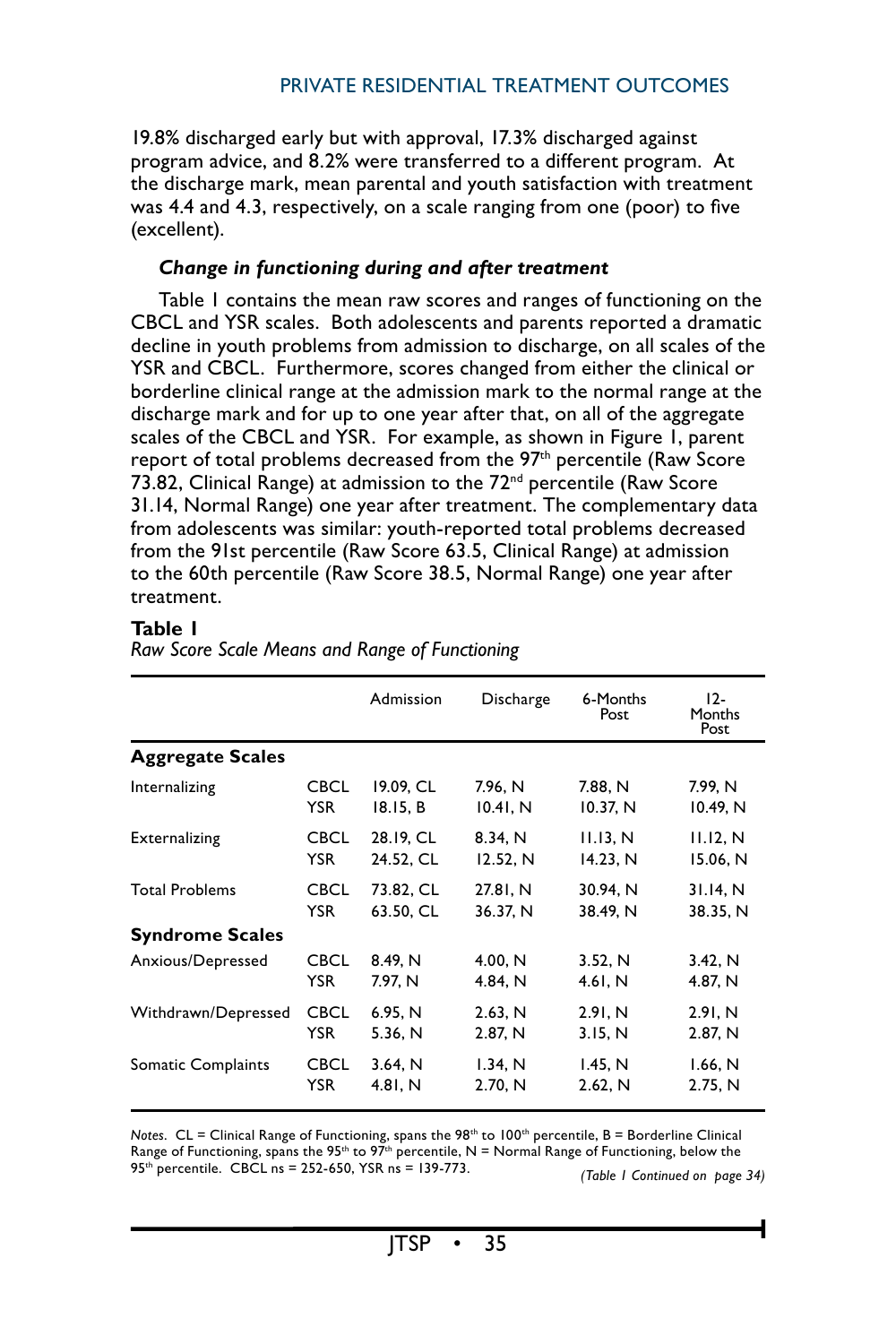*(Continued from page 34)*

#### **Table 1**

#### *Raw Score Scale Means and Range of Functioning*

|                             |             | Admission | Discharge | 6-Months<br>Post | $12-$<br>Months |
|-----------------------------|-------------|-----------|-----------|------------------|-----------------|
|                             |             |           |           |                  | Post            |
| <b>Syndrome Scales</b>      |             |           |           |                  |                 |
| Social Problems             |             |           |           |                  |                 |
|                             | <b>CBCL</b> | 5.25, B   | 2.14, N   | 2.00, N          | 2.06, N         |
|                             | <b>YSR</b>  | 5.30, N   | 3.43, N   | 3.39, N          | 3.31, N         |
| <b>Thought Problems</b>     |             |           |           |                  |                 |
|                             | <b>CBCL</b> | 5.53, B   | 2.21, N   | 2.05, N          | 2.10, N         |
|                             | <b>YSR</b>  | 6.81, N   | 4.25, N   | 4.37, N          | 4.41. N         |
| <b>Attention Problems</b>   |             |           |           |                  |                 |
|                             | <b>CBCL</b> | 10.10, B  | 4.73, N   | 5.24, N          | 5.27, N         |
|                             | <b>YSR</b>  | 8.72, N   | 5.76, N   | 6.12, N          | 5.09, N         |
| Rule Breaking Behavior      |             |           |           |                  |                 |
|                             | <b>CBCL</b> | 13.80, CL | 3.93, N   | 5.24, N          | 5.27, N         |
|                             | <b>YSR</b>  | 13.07, CL | 5.77, N   | 7.26, N          | 7.63, N         |
| <b>Aggressive Behaviors</b> |             |           |           |                  |                 |
|                             | <b>CBCL</b> | 14.39, B  | 4.41, N   | 5.33, N          | 5.31, N         |
|                             | <b>YSR</b>  | 11.45, N  | 6.75, N   | 6.98, N          | 7.43, N         |

Private Residential Outcomes, p. 23 *Notes*. CL = Clinical Range of Functioning, spans the 98th to 100th percentile, B = Borderline Clinical Range of Functioning, spans the 95<sup>th</sup> to 97<sup>th</sup> percentile, N = Normal Range of Functioning, below the 95th percentile. CBCL ns = 252-650, YSR ns = 139-773.



Figure 1. *CBCL and YSR Mean Raw Total Scores Over Time*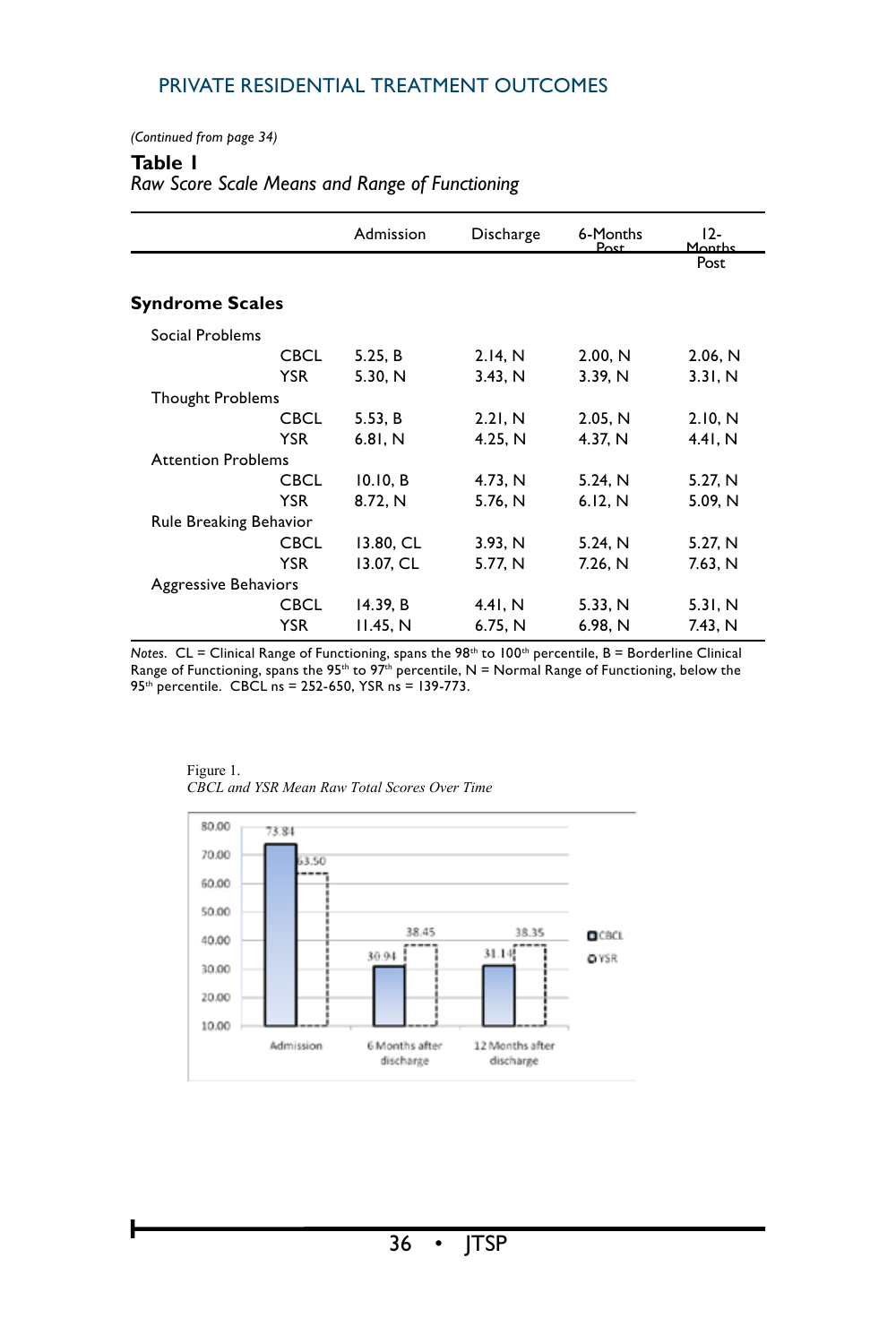Paired samples t-tests were used to examine change in YSR and CBCL aggregate and syndrome scale scores from the admission mark to the discharge mark.. All scales of the YSR and CBCL showed significant in-treatment changes (Table 2). As shown in Table 1, all syndrome raw score scales reduced to the normal range by discharge or, in the case of those scales that were already in the normal range at admission, reduced to levels further within the normal range at discharge.

One year after the discharge mark parents reported on some other important indicators of outcomes. Eighty-nine (89%) percent of the youth remained at home and had not been placed in any type of out-of-home care (i.e., residential treatment, boarding school, short-term psychiatric hospitalization). Eighty-six percent of parents reported their child was "somewhat better" or "much better" in response to the question, "Currently, how would you describe your child's problems in comparison to when s/he entered the program?"

|                         |                             | Measure                   | t test value            |
|-------------------------|-----------------------------|---------------------------|-------------------------|
| <b>Aggregate Scales</b> |                             |                           |                         |
|                         | Internalizing               | <b>CBCL</b><br><b>YSR</b> | $21.19**$<br>$12.75**$  |
|                         | Externalizing               | <b>CBCL</b><br><b>YSR</b> | $17.65**$<br>$13.12**$  |
|                         | <b>Total Problems</b>       | <b>CBCL</b><br><b>YSR</b> | 25.22**<br>$17.98**$    |
| <b>Syndrome Scales</b>  |                             |                           |                         |
|                         | Anxious/Depressed           | <b>CBCL</b><br><b>YSR</b> | $14.37**$<br>$11.15***$ |
|                         | Withdrawn/Depressed         | <b>CBCL</b><br><b>YSR</b> | $11.47**$<br>$14.71**$  |
|                         | Somatic Complaints          | <b>CBCL</b><br><b>YSR</b> | $9.60**$<br>$11.39**$   |
|                         | Social Problems             | <b>CBCL</b><br><b>SR</b>  | 13.94**<br>$10.41**$    |
|                         | <b>Thought Problems</b>     | <b>CBCL</b><br><b>YSR</b> | $11.81**$<br>$10.45**$  |
|                         | <b>Attention Problems</b>   | <b>CBCL</b><br><b>YSR</b> | 18.09**<br>$14.31**$    |
|                         | Rule Breaking Behavior      | <b>CBCL</b><br><b>YSR</b> | 22.82**<br>$12.17**$    |
|                         | <b>Aggressive Behaviors</b> | <b>CBCL</b><br><b>YSR</b> | $21.10**$<br>$13.56**$  |

#### **Table 2**

*T-tests for Syndrome Scale Scores at Admission and Discharge*

*Note. \*\* = p<.001.* CBCL ns = 215, YSR ns = 420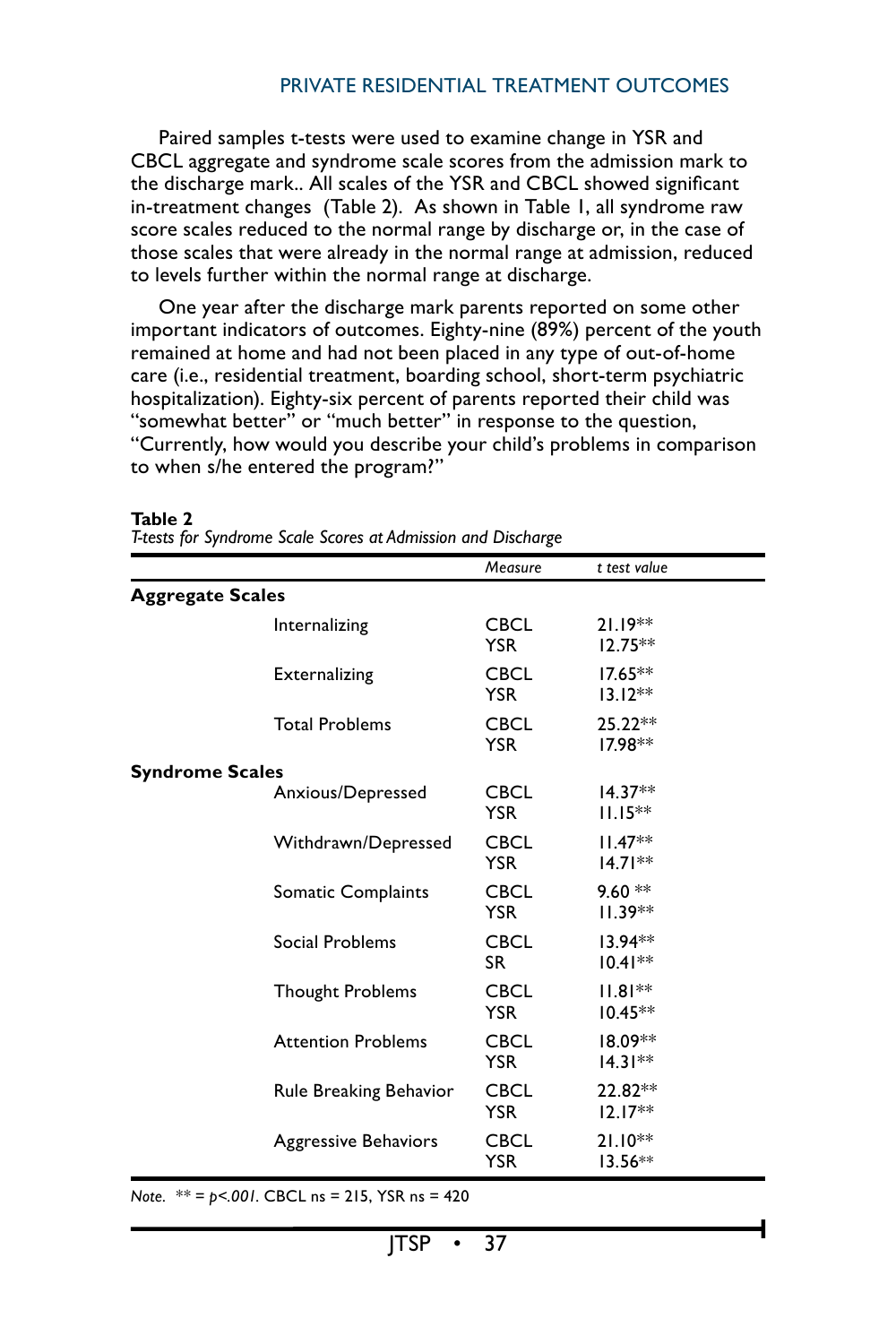Hierarchical linear modeling was used to evaluate changes in global functioning over time (admission through 12 months after discharge) and to explore if functioning was related to gender, age, or number of presenting problems. Hierarchical linear modeling is ideal when, as with this study, the goal is to model change over time but there are unequal time intervals and missing data (Hedeker & Gibbons, 1997), and when the goal is to determine if outcomes vary for different groups within the sample. Two-level, growth curve models were conducted using HLM6 (Raudenbush, Bryk, & Cheong, & Congdon, 2004) (Table 3). Growth models were estimated separately for Internalizing, Externalizing, and Total Problems scales using raw scores for the CBCL and YSR. Predictor variables were age, gender and number of presenting problems. Models were run separately for each predictor to maximize the available data. Because the major focus for the study was the trajectory of outcomes over time, attention was primarily on the linear and quadratic trend components rather than the intercepts. The linear trend isolated outcomes at admission and discharge. The quadratic trends isolated outcomes during the year after discharge. Table 3 displays chi-square tests that showed significant variability among subjects in their intercepts, linear slopes, and quadratic trends, ( $p \le 0.05$ ). Attempts to account for the reliable variance in linear and quadratic components with the youths' age, gender, or number of presenting problems were unsuccessful. Taken together, the HLM models indicated that youths' problems improved significantly from admission to 12 months after discharge and that these trends did not differ based on gender, age, or number of problems.

| uit CDCL und ich      |             |              |                     |         |
|-----------------------|-------------|--------------|---------------------|---------|
|                       | Intercept   | Linear Slope | Quadratic Component |         |
| Internalizing         | CBCL        | $7.21*$      | $-1.96*$            | $1.66*$ |
|                       | YSR         | $8.29*$      | $-1.55*$            | $1.51*$ |
| <b>Externalizing</b>  | <b>CBCL</b> | $7.74*$      | $-2.87*$            | $3.23*$ |
|                       | YSR         | $10.44*$     | $-1.51*$            | $2.52*$ |
| <b>Total Problems</b> | <b>CBCL</b> | $25.29*$     | $-7.45*$            | $7.30*$ |
|                       | YSR         | $30.46*$     | $-4.72*$            | $5.33*$ |

#### **Table 3**

*Growth Model Mean Scores for Internalizing, Externalizing, and Total Problems of the CBCL and YSR*

*Note. \* = p<.05*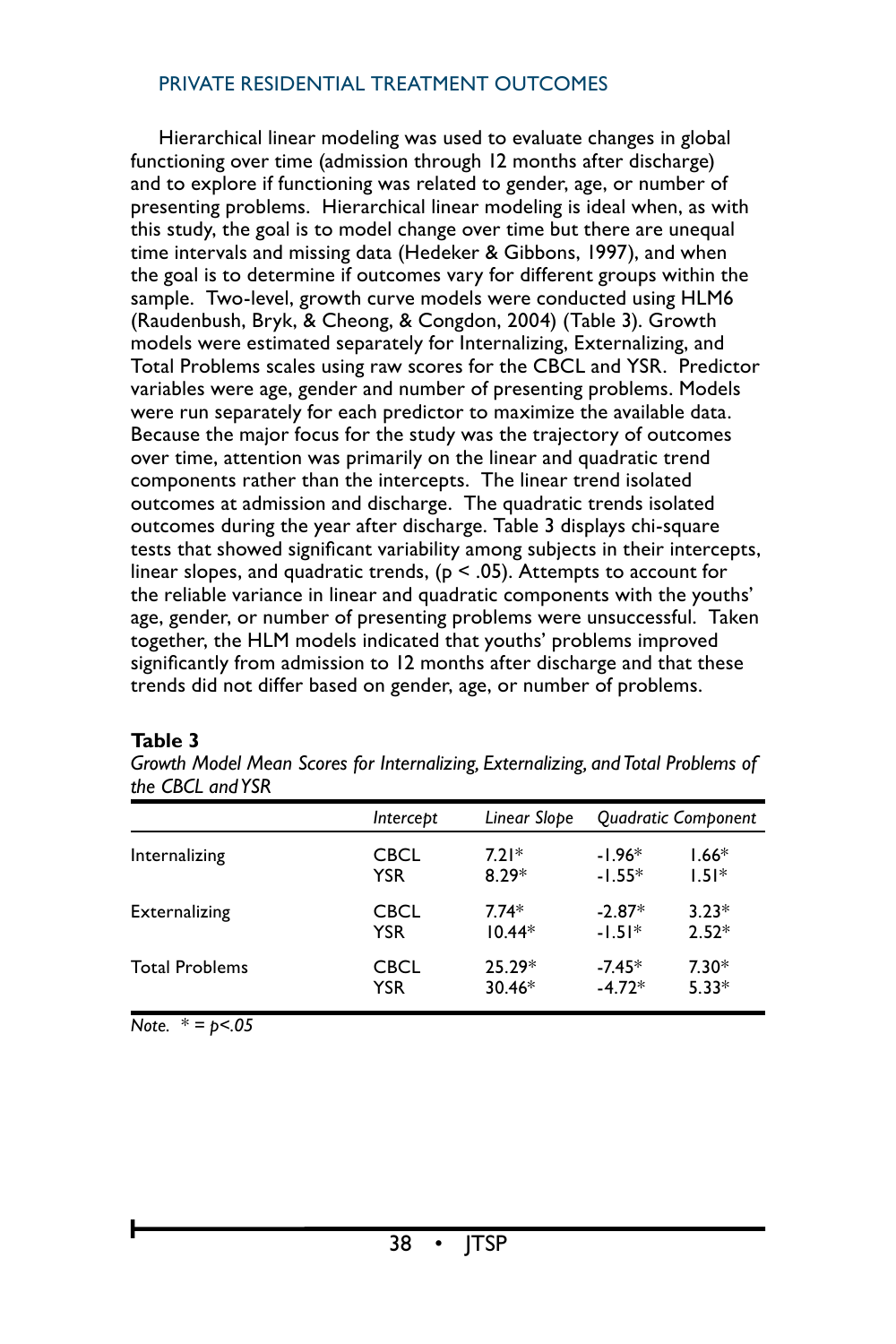Repeated-Measures ANOVAs were computed for all syndrome scales of the YSR and CBCL, using Greenhouse-Geisser corrections, to test whether changes made during treatment were maintained after leaving the program, on each syndrome (Table 4). The within-subjects variable was time, which was measured by comparing scale scores obtained at the discharge mark to those obtained at six months and 12 months after discharge from the program. The hypothesis was that there would not be significant change over time, rather that gains made during treatment would be maintained. As seen in Table 4, time was not significant for most of the syndrome scales.

#### **Table 4**

| Syndrome Scales           |             | MS     | df            | F     | Þ    | Partial eta sq |
|---------------------------|-------------|--------|---------------|-------|------|----------------|
| Anxious/Depressed         |             |        |               |       |      |                |
|                           | <b>CBCL</b> | 3.50   | 1.94, 317.30  | .69   | .50  | .004           |
|                           | <b>YSR</b>  | 4.70   | 1.85, 168.52  | .50   | .59  | .005           |
| Withdrawn/Depressed       |             |        |               |       |      |                |
|                           | <b>CBCL</b> | 9.13   | 1.93, 314.75  | 2.58  | .08  | .016           |
|                           | <b>YSR</b>  | 6.58   | 1.88, 173.33  | 1.79  | .17  | .019           |
| Somatic Complaints        |             |        |               |       |      |                |
|                           | <b>CBCL</b> | 1.30   | 1.97, 321.76  | .75   | .47  | .005           |
|                           | <b>YSR</b>  | .78    | 1.95, 179.19  | .23   | .79  | .002           |
| Social Problems           |             |        |               |       |      |                |
|                           | <b>CBCL</b> | 3.43   | 1.87, 305.12  | 1.22  | .29  | .007           |
|                           | <b>YSR</b>  | 2.72   | 1.77, 163.03  | .57   | .55  | .006           |
| <b>Thought Problems</b>   |             |        |               |       |      |                |
|                           | <b>CBCL</b> | 1.59   | 1.93, 315.36  | .60   | .54  | .004           |
|                           | <b>YSR</b>  | .78    | 1.82, 170.36  | .08   | .91  | .001           |
| <b>Attention Problems</b> |             |        |               |       |      |                |
|                           | <b>CBCL</b> | 55.23  | 1.92, 313.61  | 7.76  | .001 | .045           |
|                           | <b>YSR</b>  | 29.79  | 1.88, 72.92   | 5.19  | .008 | .053           |
| Rule Breaking Behavior    |             |        |               |       |      |                |
|                           | <b>CBCL</b> | 349.04 | 1.96, 319, 41 | 27.02 | .000 | .140           |
|                           | <b>YSR</b>  | 184.10 | 1.79, 164.88  | 15.42 | .000 | 144.           |
| Aggressive Behaviors      |             |        |               |       |      |                |
|                           | <b>CBCL</b> | 135.24 | 1.90, 309.73  | 10.58 | .00  | .060           |
|                           | <b>YSR</b>  | 60.17  | 1.94, 178.41  | 4.49  | 0١.  | .046           |
|                           |             |        |               |       |      |                |

*Repeated Measures Analysis of Variance with Time as a Within Subject Variable*

These findings indicate that neither the youth nor their parents thought that the youth had changed significantly during the year after discharge from the treatment program in terms of anxiety, withdrawal, somatic complaints, social problems, and thought problems. However, both parents and youth reported that the youth had changed (worsened) significantly in the year after discharge in terms of rule breaking, aggression, and attention. Note that the effect sizes, measured with partial eta square values, were very small for each of these scales, which indicates that there was only a small proportion of total variability. Thus, though statistically significant, the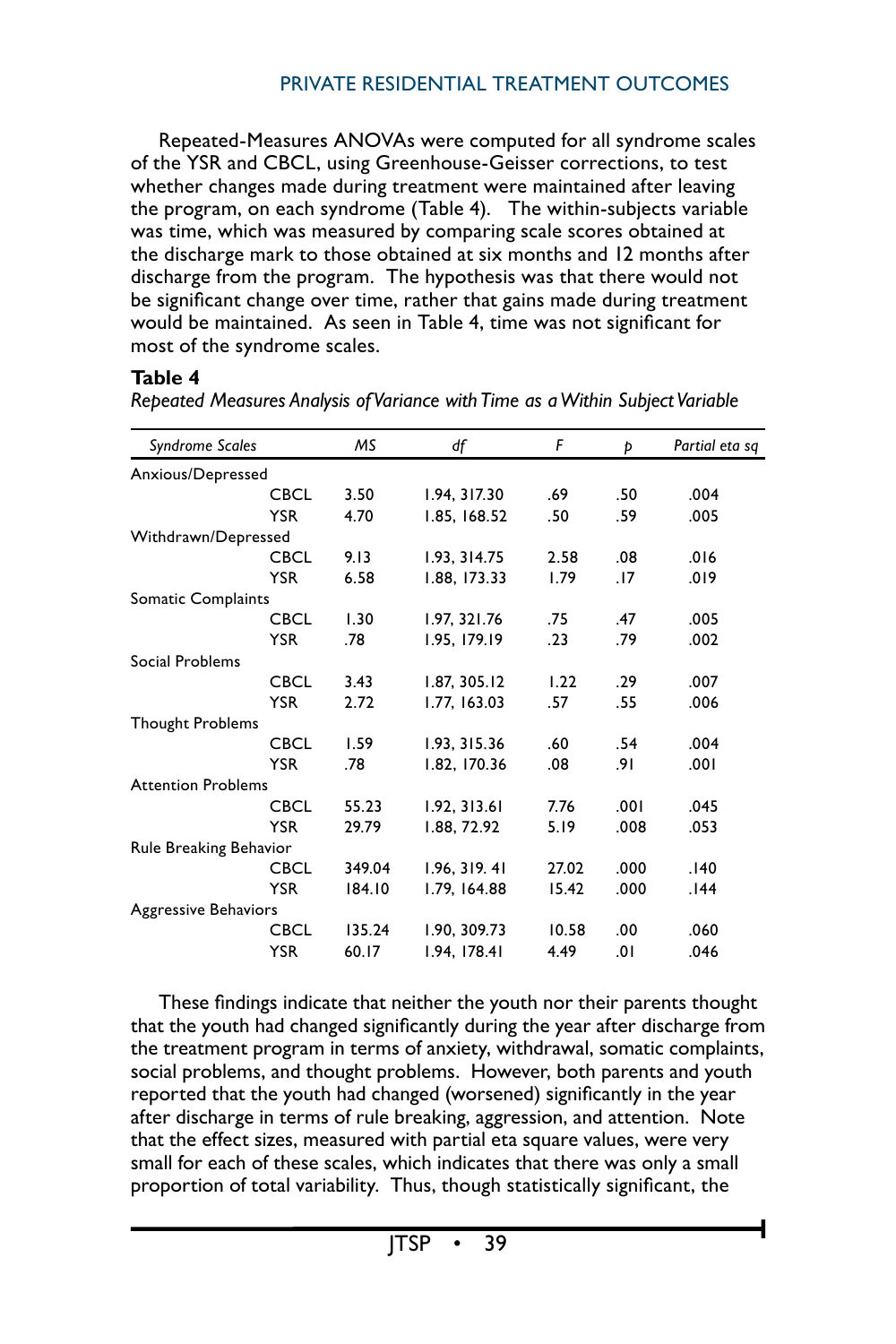increase in rule-breaking, aggressive behaviors, and attention problems during the year after discharge was very small. Raw mean scores (Table 1) for the syndrome scales indicate that after discharge, parents and youth reported only a one-to-two point increase in those problems (on scales that have a ceiling of 30-34 points) and that the scores remained well within the normal range.

# **Discussion**

This study represents the first large-scale attempt at a systematic exploration of long-term treatment outcomes in private residential treatment. The 1,027 adolescents who participated in the study were sampled from nine private RTPs that varied widely in their approach and services. The variety among these private RTPs was intended to reflect private residential treatment in general. The typical client in these private RTPs was a white, upper middle- to upper class, 16-year-old male or female with prior treatment failures who was functioning below average academically and had multiple psycho-social problems. The most common youth problems were disruptive behavior, substance use, and mood disorders.

This present sample was fundamentally different from the samples reported in public residential treatment studies (Curtis et al., 2001; Epstein, 2004; Hair, 2005). Public residential treatment clients are primarily males, disproportionately selected from ethic minority backgrounds, and referred by public authorities. In this private RTP sample clients were equally likely to be male or female, unlikely to be from ethnic minority backgrounds, and were placed in treatment by their parents. These demographic data lend credence to the claim that private and public residential treatment programs have distinct services and populations.

Adolescents in this study had serious psychological and social problems. At admission, both adolescents and parents reported that the adolescents' problems were worse than adolescents in the normal population (97.5% and 91%, respectively). Additional study variables point to high levels of distress among the adolescents in the sample such as an extensive treatment history (94% had prior treatment at least one level-of-care), a high rate of multiple problems (82%), and a 10.5 month average length-of-stay for those discharged with maximum benefit.

Both adolescents and parents reported a significant decline in problems during treatment, on every measured outcome of global psycho-social functioning (CBCL and YSR Total Problems, Internalizing, and Externalizing Scales), as well as at the syndrome level (YSR and CBCL syndrome scales). Perhaps the most meaningful finding was that functioning changed from the clinical or borderline clinical range at the admission mark to the normal range at the discharge mark and remained in the normal range during the year after discharge, on all of the aggregate scales of the CBCL and YSR (Internalizing, Externalizing,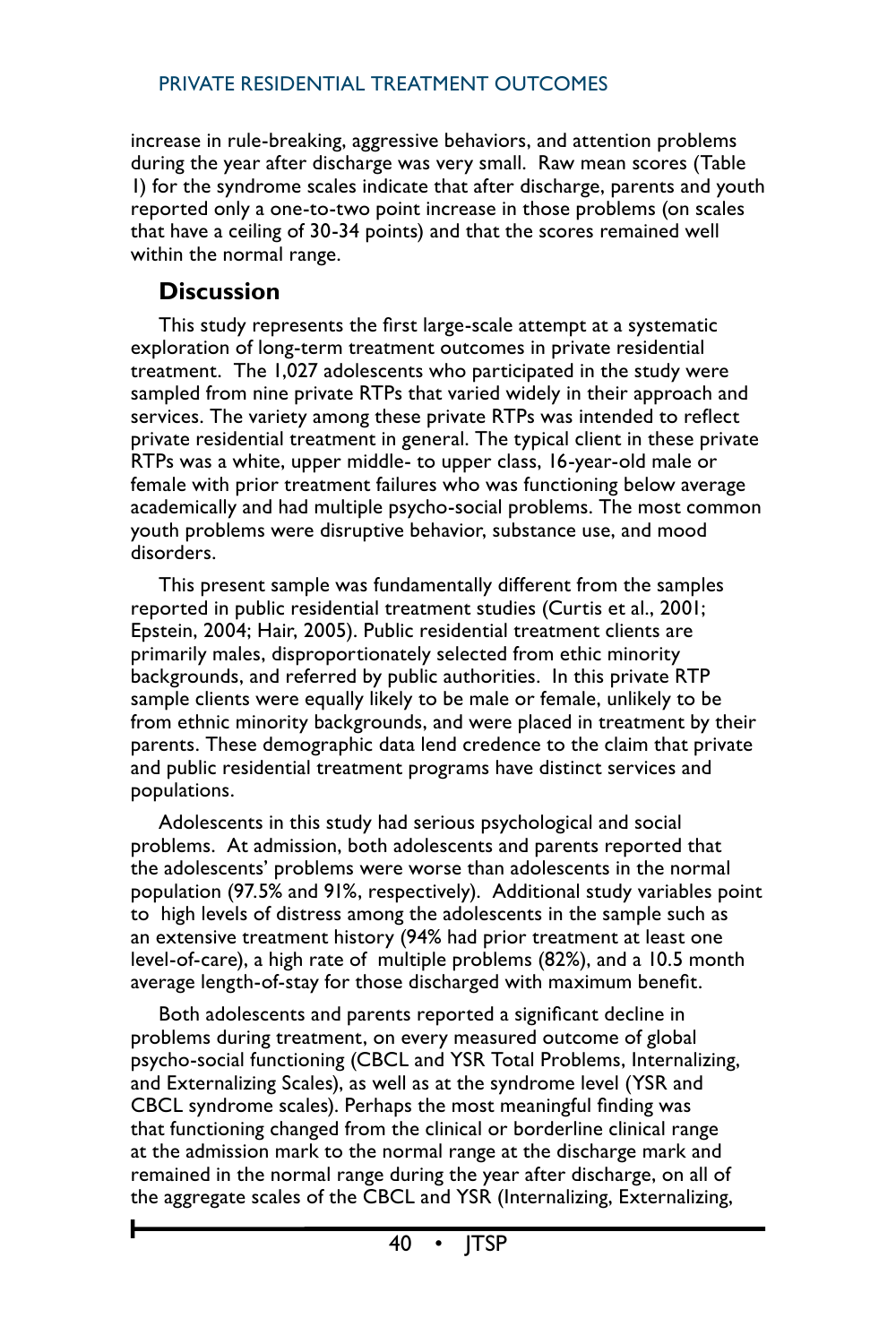and Total Problems Score). In the year after discharge, adolescents also maintained gains on syndrome scales, with relatively minor recurrence of problems with rule breaking, aggression, and attention. These longterm positive outcomes stand in contrast to the outcomes reported for public residential treatment program about which numerous reviewers have concluded that there is no evidence of lasting benefit (Curry, 1991; Epstein, 2004; Hair, 2005).

This study's data suggest that treatment outcomes generally do not vary according age, gender, or number of problems. These null findings stand in contrast to the findings in the public RTP research corpus. A critical mass of research suggests that youth with relatively numerous and severe problems are less likely to benefit from treatment in public RTPs (Connor et al., 2002; Curry, 1991; Epstein, 2004; Gorske et al., 2003; Hussey & Guo, 2002). This finding, however, did not bear out in the present study. In the present study, favorable outcomes were obtained for youth even though co-morbidity rates and problem severity were very high. Furthermore, the public RTP research corpus suggests that outcomes vary by gender and age of the youth (Connor et al., 2002; Epstein, 2004; Lyons & McCulloch 2006). In the present study, males and females as well as younger and older adolescents had comparable outcomes. Perhaps one explanation for these null findings in the present study lies within the differences between private and public residential treatment clientele and services. This is a hypothesis that warrants further empirical study.

Given that this sample had co-morbid conditions, had failed at prior levels of care, and was largely in the severe range at admission, the shift in scores toward the normal range during and after treatment is noteworthy and speaks to the clinical significance of the change. Perhaps a point of comparison will help to interpret these data. Two of the most acclaimed evidenced-based treatments for youth with behavioral and substance abuse problems, Multi-systemic Therapy (MST) and Functional Family Therapy (FFT), show high rates of problematic functioning after treatment. The primary outcome indicator used to establish the effectiveness of MST and FFT was recidivism. Research suggests that recidivism rates were reduced with MST by 25% - 70% and FFT by 25-80% (Fonagy, Target, Cottrell, Phillips & Kurtz, 2002; NREPP). Though primary outcome indicators were different for those studies than the present study, a lesson can be derived. Even treatments already deemed as "evidence-based" do not "cure" all youth. In fact, a significant portion of youth who complete the "best of the best" evidence-based programs, have serious problems that persist. In this context, the clinical significance of the present study's findings is remarkable: youth who came to private residential treatment had the most severe of problems, but a year after discharge function within the normal range.

A number of issues warrant further research attention. First, this study did not use a control group. The lack of experimental designs (i.e.,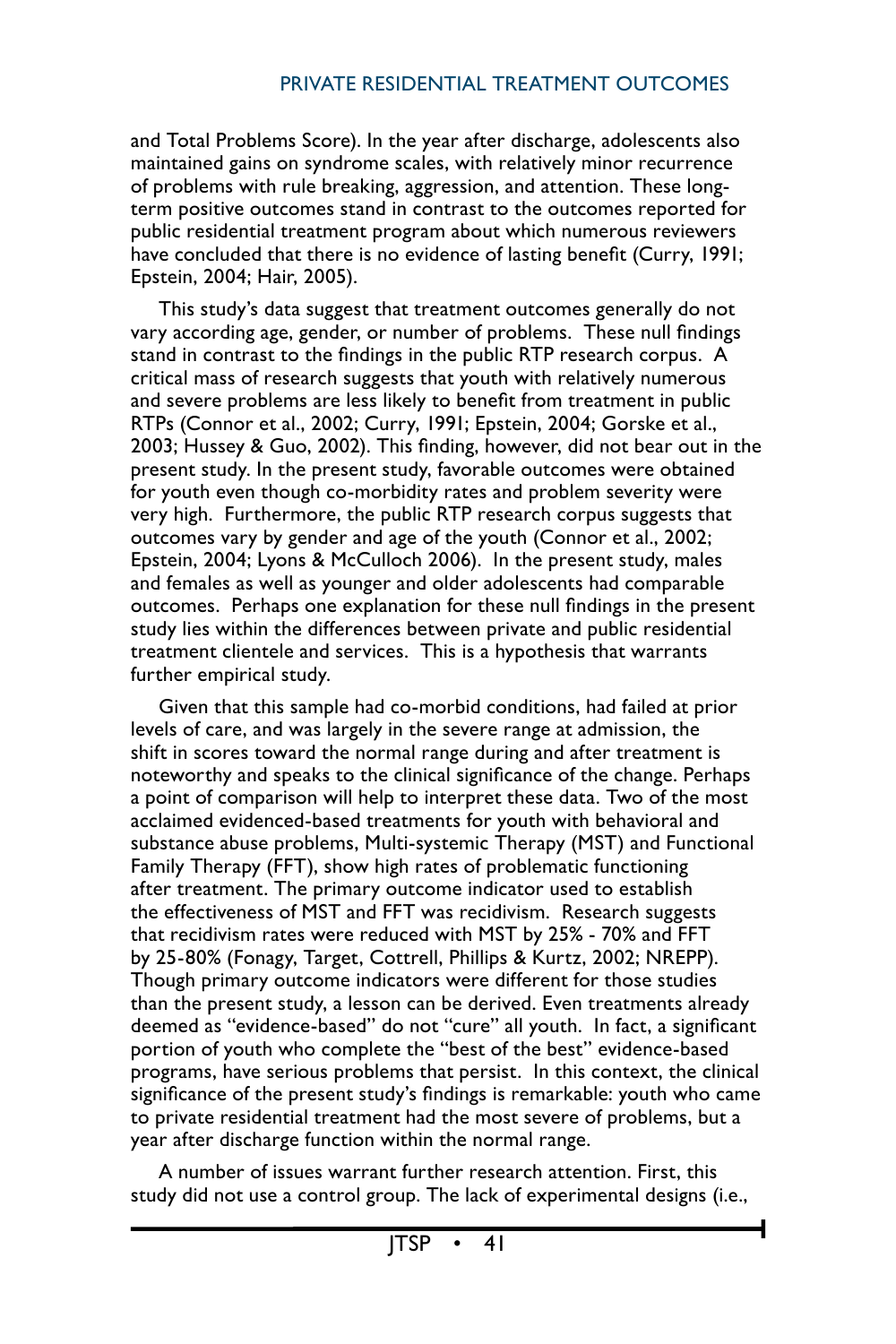control groups, random assignment to different conditions) in residential treatment outcome research is a common occurrence due to the practical and ethical constraints involved in leaving seriously disturbed adolescents untreated or treated at a lower level-of-care. In this age of outcome-based contracting and evidence-based practice standards, it is clearly desirable to use more robust, experimental designs when possible. Curry (1991) has suggested some creative and practical alternatives to classic experimental design that use within-program and across program comparison groups. Private residential treatment research would also benefit from process-focused studies that attempt to attribute change to specific components of treatment. Private residential care is so multifacetted and complex that it is less an intervention and more a tapestry of interventions (Fahlberg, 1990). As such, attempts to tie program components to outcomes would have profound clinical implications.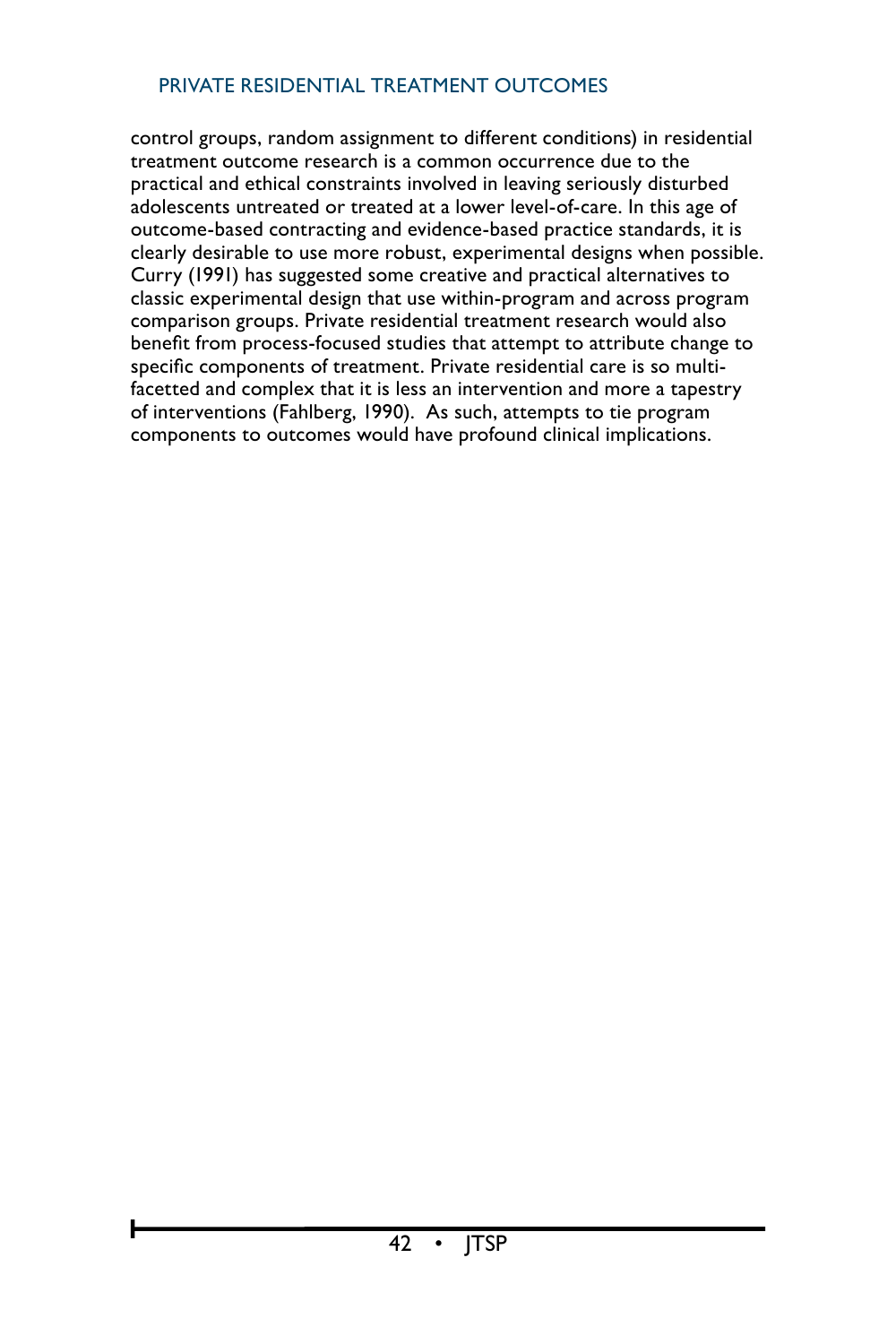# **References**

- Achenbach,T.M. (2001). *Manual for the ASEBA School-Age Forms & Profiles*. Burlington: University of Vermont.
- Asarnow, J.R.,Aoki,W., & Elson, S. (1996). Children in residential treatment: A follow-up study. *Journal of Clinical Child Psychology*, 25, 209-214.
- Bérubé, R. L., & Achenbach,T. M. (2006). *Bibliography of published studies using ASEBA: 2006 edition. Burlington*, VT: University of Vermont, Research Center for Children, Youth, & Families.
- Cohler, B.J. & Friedman, D.H. (2004). Psychoanalysis and the early beginnings of residential treatment for troubled youth. *Child and Adolescent Psychiatric Clinics of North America*, 13, 237-254.
- Connor, D.F., Miller, K.P., Cuningham, J.A., & Melloni, R.H. (2002).What does getting better mean? Child improvement and measure of outcome in residential treatment. *American Journal of Orthopsychiatry*, 72, 110-117.
- Curry, J.F. (1991). Outcome research on residential treatment: Implications and suggested directions. *American Journal of Orthopsychiatry*, 61, 348-357.
- Curry, J.F. (2004). Future directions in residential treatment outcome research. *Child Adolescent Psychiatric Clinics of North America*, 13, 429-440.
- Curry, J.F. (2004). Future directions in residential treatment outcome research. *Child and Adolescent Psychiatric Clinic of North America,* 13, 429-440.
- Curtis, P.A.,Alexander, M.S., & Longhofer, L.A. (2001). A literature review comparing the outcomes of residential group care and therapeutic foster care. *Child and Adolescent Social Work Journal,* 18, 377-392.
- Dishion, R.J., McCord, J., Poulin, F. (1999).When interventions harm: Peer groups and problem behavior. *American Psychologist*, 54, 755-764.
- Epstein, R.A., Jr. (2004). Inpatient and residential treatment effects for children and adolescents:A review and critique. *Child and Adolescent Psychiatric Clinics of North America*, 13, 411-428.
- Fahlberg,V. (1990). *Residential treatment: A tapestry of many therapies.* Indianapolis, IN. Perspectives Press.
- Fonagy, P.,Target, M., Cottrell, D., Phillips, J., & Kurtz, Z. (2002). *What works for whom? A critical review of treatment of children and adolescents*. Guilford: NewYork.
- Friedman, R.M., Pinto, A., Behar, L., Bush, N., Chirolla, A., Epstein, M., … Young, C.K. (2006). Unlicensed residential programs: The next challenge in protecting youth. *American Journal of Orthopsychiatry*, 76, 295-303.
- Gass, M.A. & Young, M. (2007). Dealing with issues of program effectiveness, cost benefit analysis, and treatment fidelity: The development of the NATSAP Research and Development Network. *Journal of Therapeutic Schools and Programs*, II (I), 8-24.
- Gorske, T.T., Srebalus, D.J., & Walls, R.T. (2003). Adolescents in residential centers: Characteristics and treatment outcome. *Children and Youth Services Review*, 25, 317-326.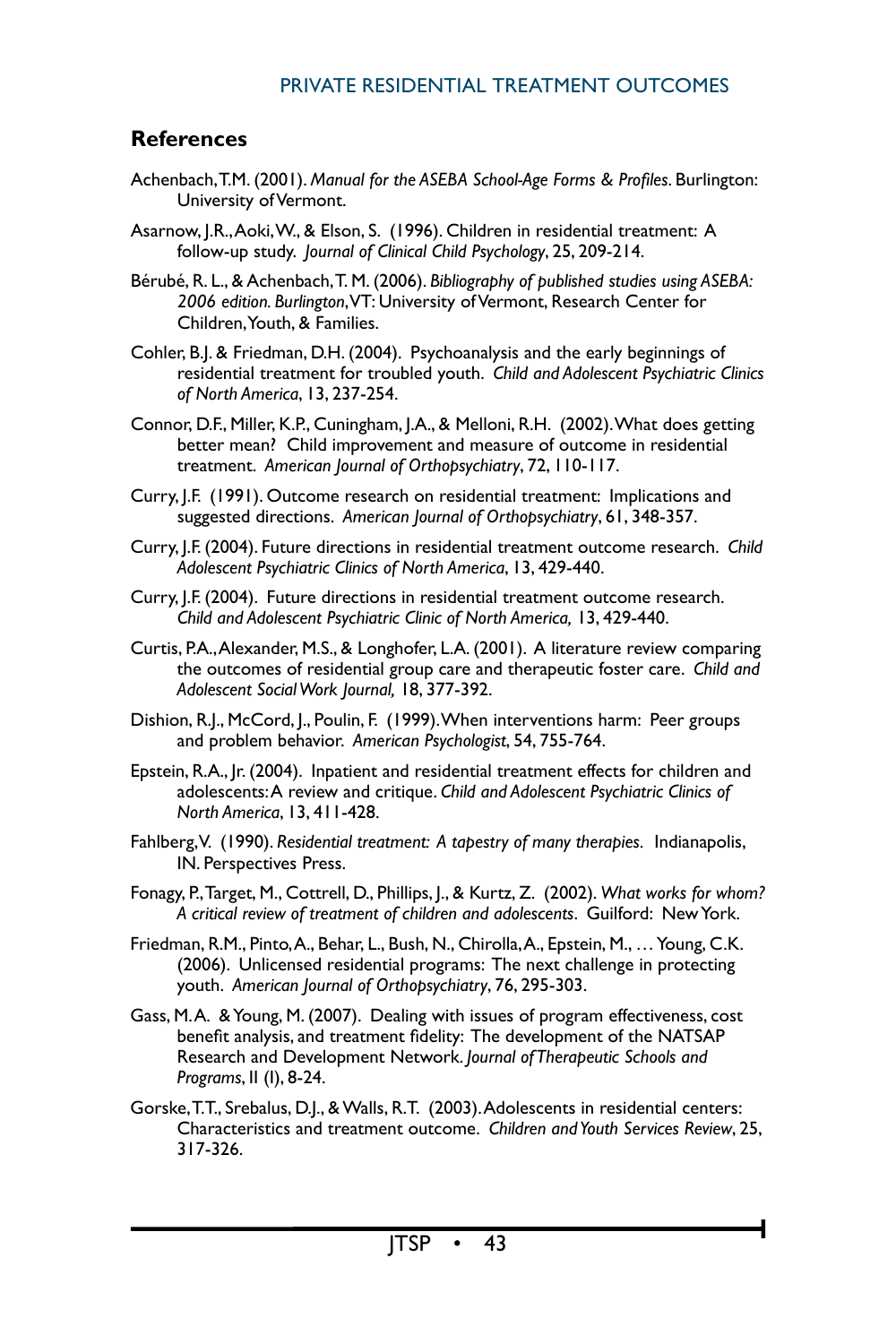- Greenbaum, P.E., Dedrick, R.F., Friedman, R.M., Kutash, K., Brown, E.C., Lardieri, S.P., & Pugh,A.M. (1996). National adolescent and child treatment study (NACTS): Outcomes for children with serious emotional and behavioral disturbance. *Journal of Emotional and Behavioral Disorders*, 4 (3), 130-146.
- Hair, H. J. (2005). Outcomes for children and adolescents after residential treatment: A review of research from 1993 to 2003. *Journal of Child and Family Studies*, 14, 551-575.
- Hedeker, D., & Gibbons, R.D. (1997). Application of random-effects pattern-mixture models for missing data in longitudinal studies. *Psychological Methods*, 2, 64-78.
- Hussey, D.L., & Guo, S. (2002). Profile characteristics and behavioral change trajectories of young residential children. *Journal of Child and Family Studies*, 11, 401-410.
- Leichtman, M., Leichtman, M.L, Barbet, C., & Nese, D.T. (2001). Effectiveness of intensive short-term residential treatment with severely disturbed adolescents. *American Journal of Orthopsychiatry*, 71, 227-235.
- Leventhal, B.L., & Zimmerman, D.P. (2004). Preface: Residential Treatment. *Child and Adolescent Psychiatric Clinics of North America, 13*, xv – xviii.
- Lieberman, R.E. (2004). Future directions in residential treatment. *Child and Adolescent Psychiatric Clinics of North America*, 13, 279-294.
- Little, M., Kohm, & Thompson, R. (2005). The impact of residential placement on child development: Research and policy implications. *International Journal of Social Welfare*, 14, 200-209.
- Lyons, J.S. &McCulloch, J.R. (2006). Monitoring and managing outcomes in residential treatment: Practice-based evidence in search of evidence-based practice. *Journal of the American Academy of Child and Adolescent Psychiatry*, 45, 246-251.
- NREPP (n.d.). *SAMHSA's National Registry of Evidence-Based Programs and Practices*. Retrieved August 15, 2011 from http://nrepp.samhsa.gov/
- Raudenbush, S.W., Bryk,A. S., Cheong,Y. F., & Congdon, R.T. (2004). *HLM6: Hierarchical Linear and Nonlinear Modeling* [Computer software]. Lincolnwood, IL: Scientific Software International, Inc.
- Rend, K. (2005). Cross-informant ratings of the behavior of children and adolescents: The "gold standard". *Journal of Child and Family Studies*, 14, 457- 468.
- Santa, J., & Moss, J. (2006).A brief history of the National Association of Therapeutic Schools and Programs. *Journal of Therapeutic Schools and Programs*, 1 (1), 11-19.
- U.S. Department of Health and Human Services. *Mental Health: A Report of the Surgeon General—Executive Summary*. Rockville, MD: U.S. Department of Health and Human Services, Substance Abuse and Mental Health Services Administration, Center for Mental Health Services, National Institutes of Health, National Institute of Mental Health, 1999.
- U.S. Government Accountability Office. (2007, October). *Residential treatment programs: Concerns regarding abuse and death in certain programs for troubled youth*. (Publication No. GAO-08-146T). Retrieved from GAO Reports Main Page via GPO Access database: http://www.gpoaccess.gov/gaoreports/index.html